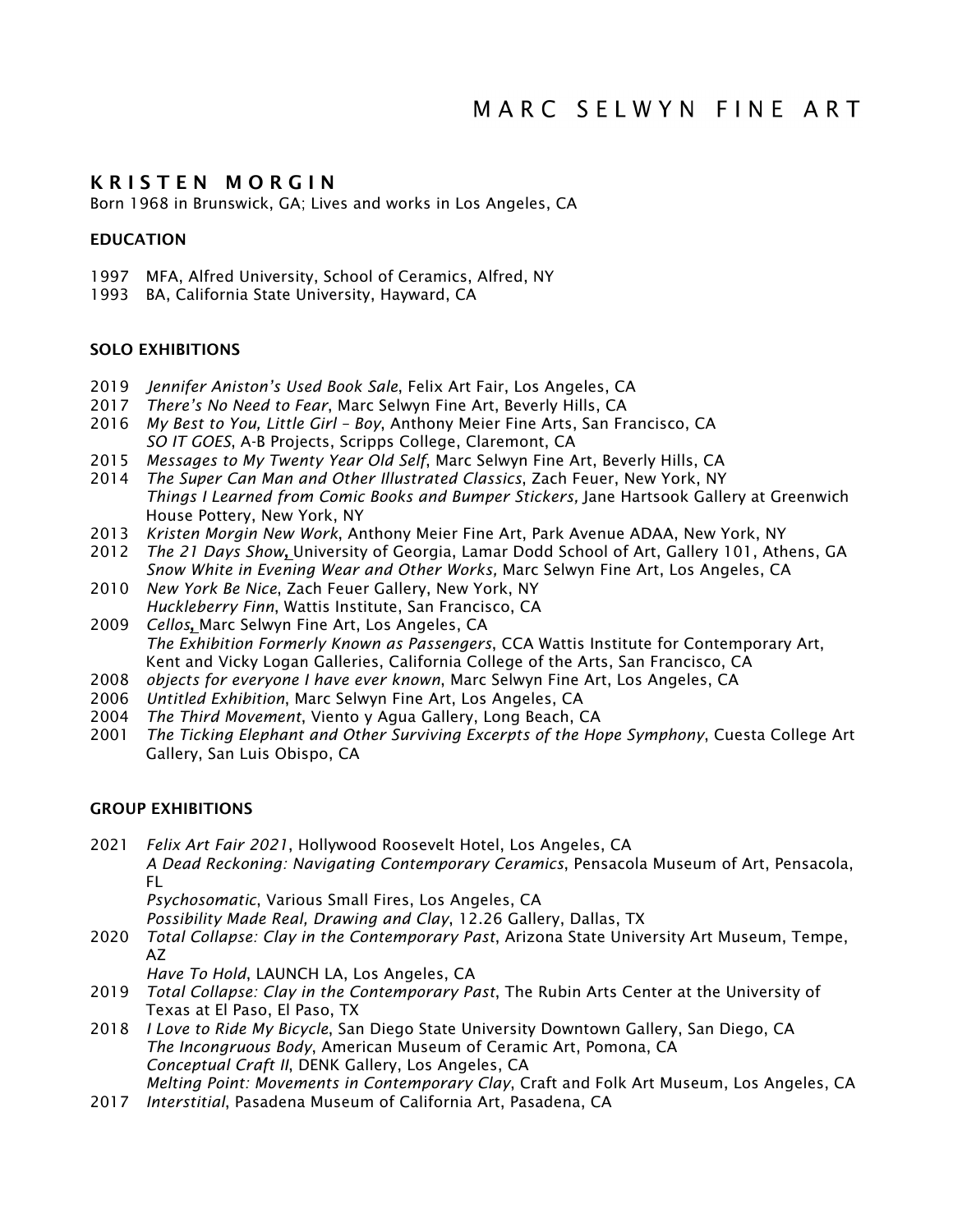- 2016 *Visions and Revisions: Renwick Invitational 2016*, Smithsonian American Art Museum, Washington, D.C. *The Treachery of Objects*, Fine Arts Center Gallery at the University of Arkansas, Fayetteville, AR
- 2015 *Walkers: Hollywood Afterlives in Art and Artifact*, Museum of the Moving Image, Astoria, NY
- 2013 *Reverberation*, Huntington Beach Art Center, Huntington Beach, CA
- 2012 *Our Cups Runneth Over*, The Society of Arts and Crafts, Boston, MA *The Stumbling Present: Ruins in Contemporary Art*, UCSB Art, Design & Architecture Museum, Santa Barbara, CA *Under the Table,* Fort Worth Contemporary Arts, Fort Worth, TX *Fragile,* Seattle Design Center, Seattle, WA
- 2011 *Untitled (12 TH Istanbul Biennial)*, Antrepo 3 & 5, Meclis-I Mebusan Caddesi, Liman Isletmeleri Sahasi, Istanbul, Turkey *Overthrown: Clay Without Limits,* Denver Art Museum, Denver, CO *Breakdown,* Chapman University, Guggenheim Gallery, Orange, CA *Exposed*, American Museum of Ceramic Art, Pomona, CA
- 2010 *Huckleberry Finn*, CCA Wattis Institute for Contemporary Arts, San Francisco, CA *Underground Pop,* Parrish Art Museum, Southampton, NY *Even Better Than the Real Thing; The Art of the Uncanny,* Wignall Museum of Contemporary Art, Chaffey College, Rancho Cucamonga, CA *The End of The World,* Biola University Art Gallery, La Mirada, CA
- 2009 *Wet and Letherhard*, Larimore Projects, Seattle, WA *Wide Angle 3: Discovered / Undiscovered,* The Smog Shoppe and The University Art Museum, Long Beach, CA
- *An Expanded Field of Possibilities,* Santa Barbara Contemporary Arts Forum, Santa Barbara, CA 2008 *At The Brewery Project, 1993 – 2007: The Finale*, Armory Center for the Arts, Pasadena, CA
- *LA Now,* Las Vegas Art Museum, Las Vegas, NV *The Exhibition Formerly Known as Passengers,* CCA Wattis Institute for Contemporary Art, Kent and Vicky Logan Galleries, California College of the Arts, San Francisco, CA
- 2007 *Unmonumental: The object in the 21st Century*, The New Museum, New York, NY *Sculptors' Drawings: Ideas, Studies, Sketches, Proposals, and More,* Angles Gallery, Santa Monica, CA *Hammer Contemporary Collection: Part II,* Hammer Museum, Los Angeles, CA

*Red Eye: LA Artists from the Rubell Family Collection,* Rubell Family Collection, Miami, FL

- 2006 *RAW*, Northern Clay Center, Minneapolis, MN
- 2005 *The 3RD World Ceramic Biennale: Trans-Ceramic-Art: Beyond Medium,* Icheon World Ceramic Center, Icheon, South Korea *Thing: New Sculpture from Los Angeles,* Hammer Museum, Los Angeles, CA *61st Ceramic Annual,* Ruth Chandler Williamson Gallery, Scripps College, Claremont, CA
- 2004 *Unscenery*, Raid Projects, Los Angeles, CA *Now Here,* The Brewery Project, Los Angeles, CA *Because the EARTH IS 1/3 DIRT,* Colorado University Art Museum & The Colorado Collection, Boulder, CO *Play Pause,* SCA Gallery, Pomona, CA
- 2003 *Unscenery*, Cypress College Art Gallery, Cypress, CA
- 2002 *Faculty Biennial: Who Inspired You?*, University Art Museum, Long Beach, CA *The Body::Minded Problem in the 21<sup>st</sup> Century, Max L. Gatov Gallery, Long Beach, CA New Territory,* Belger Art District, Kansas City, MO
- 2001 *To Be Continued*, Cerritos College Art Gallery, Cerritos, CA *Menagerie at NCECA 2001,* Gaston College Galleries, Dallas, NC *Menagerie: Animal Imagery in Contemporary Ceramics,* Covivant Gallery, Tampa, FL
- 2000 *Long Beach 2000, Faculty Biennial*, University Art Museum, Long Beach, CA *Menagerie,* Kirkland Arts Center, Kirkland, WA
- 1999 *Common Threads*, Diane Nelson Fine Art Gallery, Laguna Beach, CA
- 1998 *Five Sculptors / Figurative Work*, Diane Nelson Fine Art Gallery, Laguna Beach, CA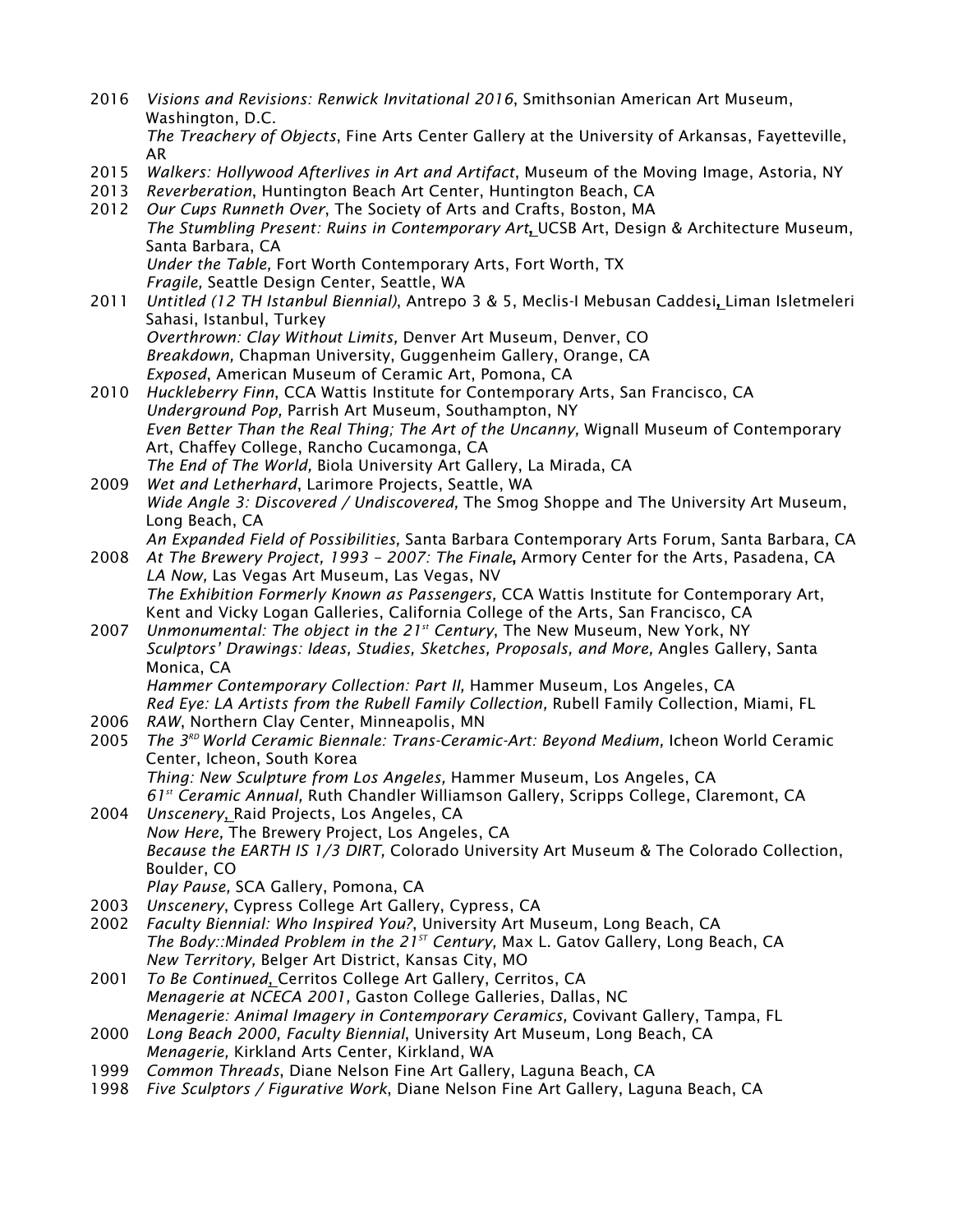International Contemporary Ceramics: From the Igal and Diane Silber Collection, Laguna Art Museum, Laguna Beach, CA

1997 *MFA Thesis Exhibition*, Fosdick-Nelson Gallery, Alfred, NY

#### PUBLICATIONS AND EXHIBITION CATALOGUES

- Buhmann, Stephanie. *Los Angeles Studio Conversations, Sixteen Women Talk About Art*, Berlin, Germany: The Green Box, 2019. Print.
- Lilley, Clare. *Vitamin C: Clay and Ceramic in Contemporary Art*, New York, NY: Phaidon Press, 2017. Print.
- Atkinson, Nora, Suzanne Ramljack, and Anna Walker. *2016 Renwick Invitational: Visions and Revisions*, Washington D.C., Renwick Gallery of the Smithsonian American Art Museum, 2016. Print.
- Chanzit, Gwen Finkel and Donald Burton Kuspit. *Overthrown: Clay Without Limits*, Denver, CO: Denver Art Museum, 2011. Exhibition Catalogue.
- Pagel, David. *Underground Pop*, Water Mill, NY: Parrish Art Museum, 2011. Exhibition catalogue.
- Tourtillott, Suzanne J. E. *500 Ceramic Sculptures: Contemporary Practice, Singular Works*, New York, NY: Sterling Publishing Co., Inc. and Lark Books, 2009. Print.
- Flood, Richard. *Unmonumental : The Object in the 21st Century*, London, UK: Phaidon Press in association with The New Museum, New York, NY, 2007. Print.
- Barnard, Rob, Natasha Daintry and Clare Twomey. *Breaking the Mould: New Approaches to Ceramics*, London, UK: Black Dog Publishing Ltd., 2007. Print.
- *The 3rd World Ceramic Biennale, 2005 Korea*, South Korea: Ceramics and Architecture, World Ceramic Exposition Foundation, 2005. Print.
- Chang, Aimee, James Elaine, Christopher Miles and Ann Philbin. *Thing: New Sculpture from Los Angeles*, Los Angeles, CA: Hammer Museum, 2005. Exhibition catalogue.
- Miles, Christopher. *2005 Scripps College 61ST Annual Ceramics Exhibition*, Claremont, CA: Ruth Chandler Williamson Gallery, Scripps College, 2005. Exhibition catalogue.
- CU Art Museum. *Because the EARTH IS 1/3 DIRT*, Boulder, CO: University of Colorado at Boulder, 2004. Exhibition catalogue.

#### ARTICLES AND EXHIBITION REVIEWS

Yerebakan, Osman Can, "'Jennifer Aniston's Used Book Sale' Imagines the Tabloid Queen's Library," *Garage*, February 22, 2019.

Ollman, Leah. "The Underdog on Post-it notes and other nostalgic bits, revived with a twist," *Los Angeles Times*, June 29, 2017.

"Works of Painting and Sculpture at The Biennial of Cuenca," *El Tiempo Ecuador*, December 2, 2016. "PMCA Presents the Exhibition Interstitial," *Pasadena Independent*, November 21, 2016.

Palmer, Alex. "This Game of Monopoly Is Made Entirely of Clay," *Smithsonian*, October 4, 2016.

Elizalde, Molly. "Books Made of Clay! And Lots More," *Sweet*, February, 2016.

"Conjuring Hazy Memories with Kristen Morgin's Trompe L'oeil Clay Sculptures," *Artsy*, May 3, 2016 Helmke, Juliet. "Kristen Morgin." *Modern Painters*, February, 2016.

- Graver, David. "Kristen Morgin's 'My Best To You, Little Girl-Boy' at Anthony Meier Fine Arts," *Cool Hunting*, February 25, 2016.
- Robinson, Walter. "Hollywood's 'Walkers': A Museum Show on How Movies Make Us Zombies," *The New York Observer*, December 2, 2015.
- Johnson, Ken. "Kristen Morgin: 'The Super Can Man and Other Illustrated Classics," *The New York Times*, April 10, 2014.
- Johnson, Ken. "Going Solo Has Its Day, in a Hodgepodge of Styles," *The New York Times*, March 7, 2013.
- Kerr, Merrily. "Kristen Morgin, 'New York Be Nice,'" *TimeOut New York*, November, 2012.
- Pagel, David. "Art Review: Kristen Morgin's 'Snow White' at Marc Selwyn Fine Art," *Los Angeles Times,* February 9, 2012.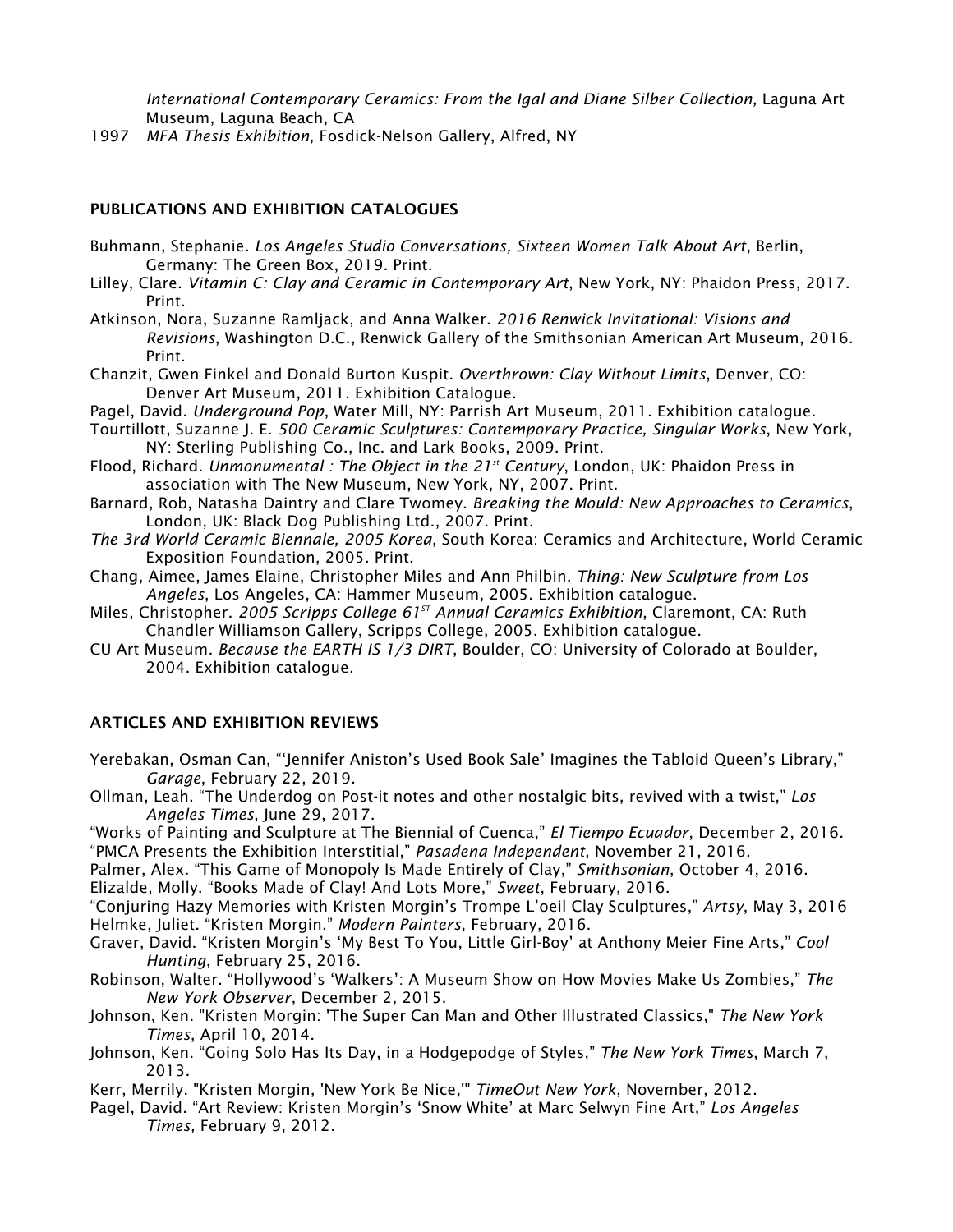Stern, Melissa. "Kristen Morgin: New York Be Nice," *cityARTS*, December 15, 2010, p. 11. Helander, Bruce. "Artists to Watch," *The Art Economist*, January 2011, p. 68-70. Amy, Michaël. "Nothing Outlives Mortality: A Conversation with Kristen Morgin," April 2011, p. 46-51. Kerr, Merrily. "Kristen Morgin, "New York Be Nice," *TimeOut New York*, November, 2010. Mangiardi, Katherine. "Interview with Kristen Morgin," *Whitehot Magazine*, November, 2010. Miles, Christopher. "Kristen Morgin at Marc Selwyn Fine Art," *LA Weekly,* December 30, 2009. Wagley, Catherine. "Looking at Los Angeles: Against the Deluge," *Art: 21*, 30 December, 2009. Hoffman, Jens. "The Exhibition Formerly Known as Passengers: 2.7 Kristen Morgin," *Wattis*, March, 2009.

"Art Review: Kristen Morgin at Marc Selwyn Gallery," *Los Angeles Times,* December 19, 2009. Machida, Nico. "Objects for Everyone I have Ever Known," *ARTSlant*, July, 2008.

Pagel, David. "There's no glamour, just deep themes," *Los Angeles Times*, July 4, 2008, p. E20.

Ollman, Leah. "Kristen Morgin at Marc Selwyn," *Art in America*, October, 2006.

"World Contemporary Ceramics: Trans-Ceramic-Art," *ARTnews*, June 19, 2005, p. 84.

- Chang, Richard. "Maybe the next big thing," *The Orange County Register,* March 6, 2005. p. 1, 4. Knight, Christopher. "The next big 'Thing' in L.A.," *Los Angeles Times,* February 9, 2005. p. E1, E6. Roug, Louise. "The (quirky) object's the thing for a fresh crop of sculptors," *Los Angeles Times,* January 2, 2005, p. E41, E48-E49.
- Brumer, Andy. "Where clay gets a chance to make a big impression," *Los Angeles Times.* January 27, 2005, p. E21.

Harvey, Doug. "Good Thing," *LA Weekly.* February 4-10, 2005. pp.32-33.

Miles, Christopher. "The Idolaters' Revenge; New Los Angeles Sculpture," *Flash Art,* Vol. XXXVIII. No. 242. May-June 2005, p.104-108.

"World Contemporary Ceramics: Trans-Ceramic-Art," The 3rd World Ceramic Biennale, Korea, 2005. "Thing: New Sculpture from Los Angeles," Armand Hammer Museum of Art and Cultural Center, 2005. "Scripps College 61st Annual Ceramics Exhibition," Ruth Chandler Williamson Gallery, 2005. "because the EARTH IS 1/3 DIRT," CU Art Museum, University of Colorado at Boulder, 2004.

# TEACHING HISTORY

- 2018-2019 Visiting Professor and Ceramic Area Head at UCLA, Los Angeles, CA
- 2012-2013 Sabbatical Replacement (Ceramics), UCLA, Los Angeles, CA
- 2011-2012 Distinguished Lamar Dodd Chair
- University of Georgia, Athens, GA
- 2000-2009 Associate Professor (Ceramics, and Sculpture)
- California State University, Long Beach, CA 1999-2000 Lecturer (Ceramics)
	- California State University, Long Beach, CA

# SELECTED VISITING ARTIST LECTURES

- 2020 CCA, San Francisco, CA
- 2012 Rhode Island School of Design, Providence, RI
- 2011 The Modern Art Museum of Fort Worth, Fort Worth, TX University of Georgia, Athens, GA
- 2010 Syracuse University, Syracuse, NY New York University, New York, NY University of Montana, Missoula, MT Chapman University, Orange, CA University of California, San Diego, CA Haystack Mountain School of Crafts, Deer Isle, ME
- 2009 Gettysburg College, Gettysburg, PA Saddleback College, Mission Viejo, CA Chaffey College, Rancho Cucamonga, CA Pennsylvania State University, University Park, PA